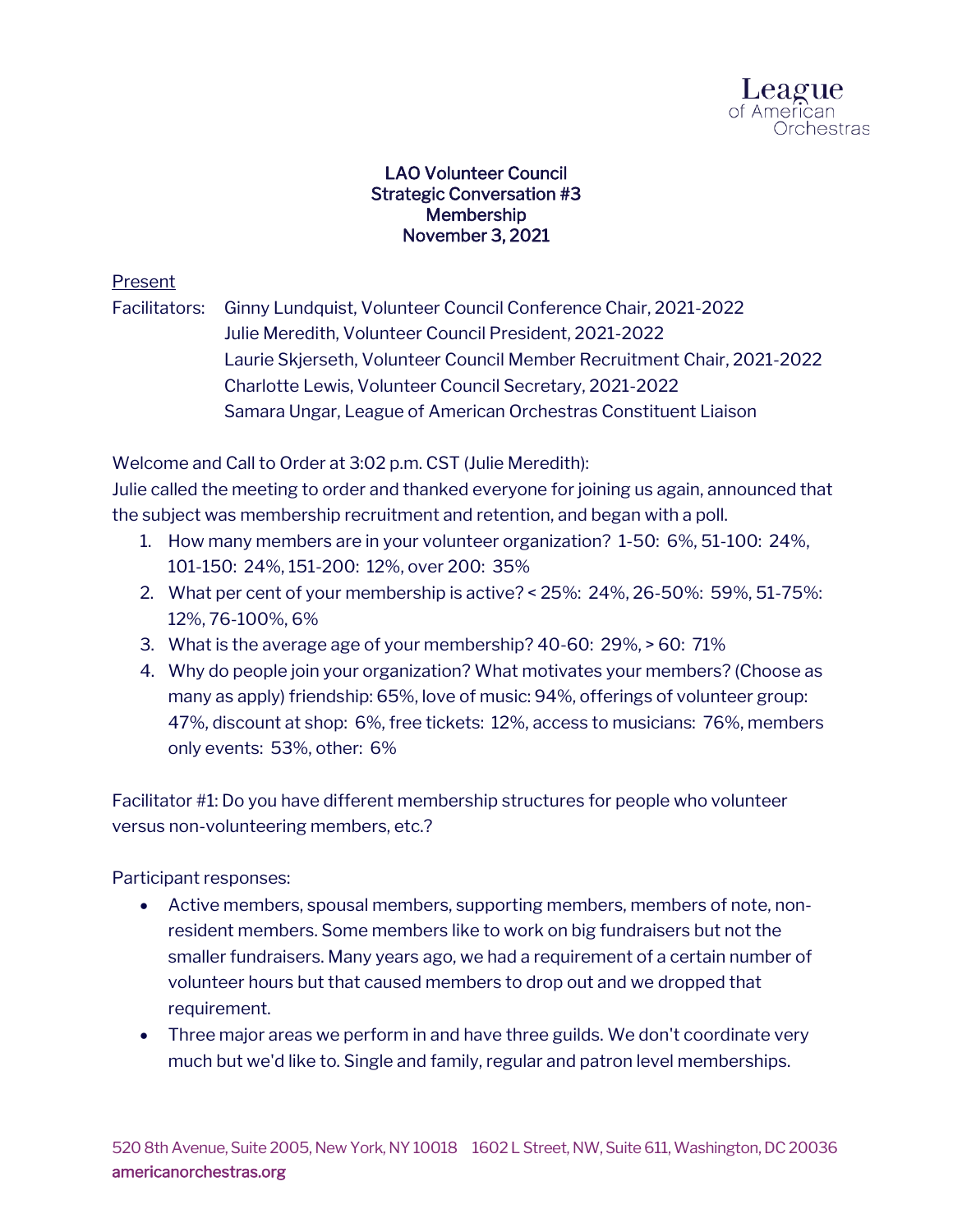- Five separate committees. Each has their own bylaws and definitions of membership and requirements: active, sustaining (have been active for years but don't do as much), honorary (do less). Each committee decides on dues and requirements.
- Five levels: basic, higher pay levels, top two levels get name in program, top level doesn't have to volunteer, aged 70 and over (legacy member) don't have to volunteer. Most members are at the highest level of \$350 per couple for the treble clef society.
- Some organizations have ticket to ball required in membership dues.
- Our dues are around \$120 which includes hospitality. Members must buy \$300 ball tickets and must buy a subscription for the season. We have many subscription options, so the costs vary. We are limited to 70 members and must have a proposer and sponsors. Two categories: up to 70 women and have as many sustainers as we want. Sustainers have the same monetary requirements but don't have to attend the monthly meetings. A large portion of sustainers are just as active as our active members. We have a waiting list.
- New this year we offered a guild sponsorship from \$500-\$5000. The levels include varying numbers of tickets to the gala, includes membership dues, fees to two luncheons we have to pay for, and you being promoted as a sponsor of the organization. We raised \$60K at the beginning of the year. We have 250 members with 41 signing up for sponsorship. Others paid regular memberships. Some people just wanted the contribution but the bundled charge of \$500 was about the same as individual charges for the year if they paid separately. Everything was paid up front. Regular membership is \$45.
- We're a small guild (around 100). The board is resistant to changing dues amount of \$40.

Facilitator #1: What motivates your membership to join? It looks like a love of music, friendship, access to the musicians, members only events are high on the list.

Participant responses:

- We had music in homes events with prices that ranged from \$35-\$1000 per ticket depending on food, music, and venue. Usually, two to four musicians performed at each function and they were not paid.
- A guild member would host musicians in their home or at a restaurant. Many musicians signed up to do this.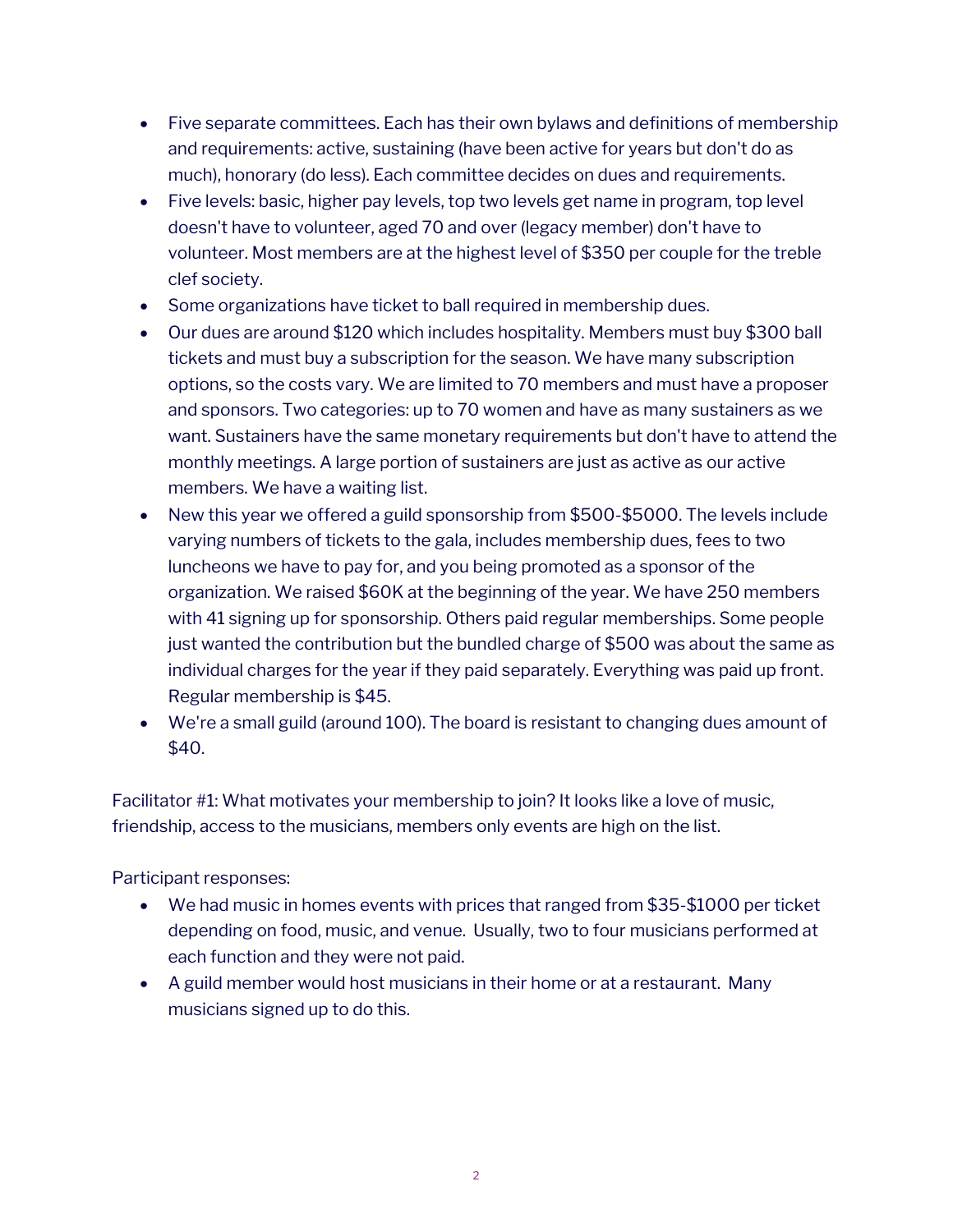Facilitator #2: I'll present some slides from a membership webinar called "Re-energizing Membership" (on americanorchestras.org website).

- What does your symphony need from your volunteers?
	- o fundraising
	- o events
	- o money for annual fund
	- $\circ$  service to save money on expenses this is a valuable commodity so keep track of volunteer hours
- Align your orchestra needs with the volunteer structure
- Successful organizations have established membership committees to oversee recruitment and retention.
	- o set goals in conjunction with the leadership
	- o create a more diverse membership
	- o make sure goals align with overall strategy
	- o develop and communicate an action plan
	- o celebrate your successes
- Are you reaching all segments of your community?
	- $\circ$  corporate partners many require employee participation in community volunteer work
	- o recent retirees become volunteers
	- o music and art teachers
	- o self-employed people with flexible schedules who view group as a networking opportunity
	- o other attendees at fundraisers and concerts
- Do you understand your organization so you keep members?
	- o mentoring to get new members involved
	- o new member committee assigns mentor for two years
	- $\circ$  VC uses the president-elect position to help the leadership with mentoring
- Tracking software to help with what members want to do and can do
	- o Volgistics
	- o Volunteer Hub
	- o Mobilize.us
- Recognize and reward volunteers
	- o personal thank you notes from orchestra leadership and musicians
	- o discounts for tickets or open rehearsals
	- o recognition lunch or cocktail party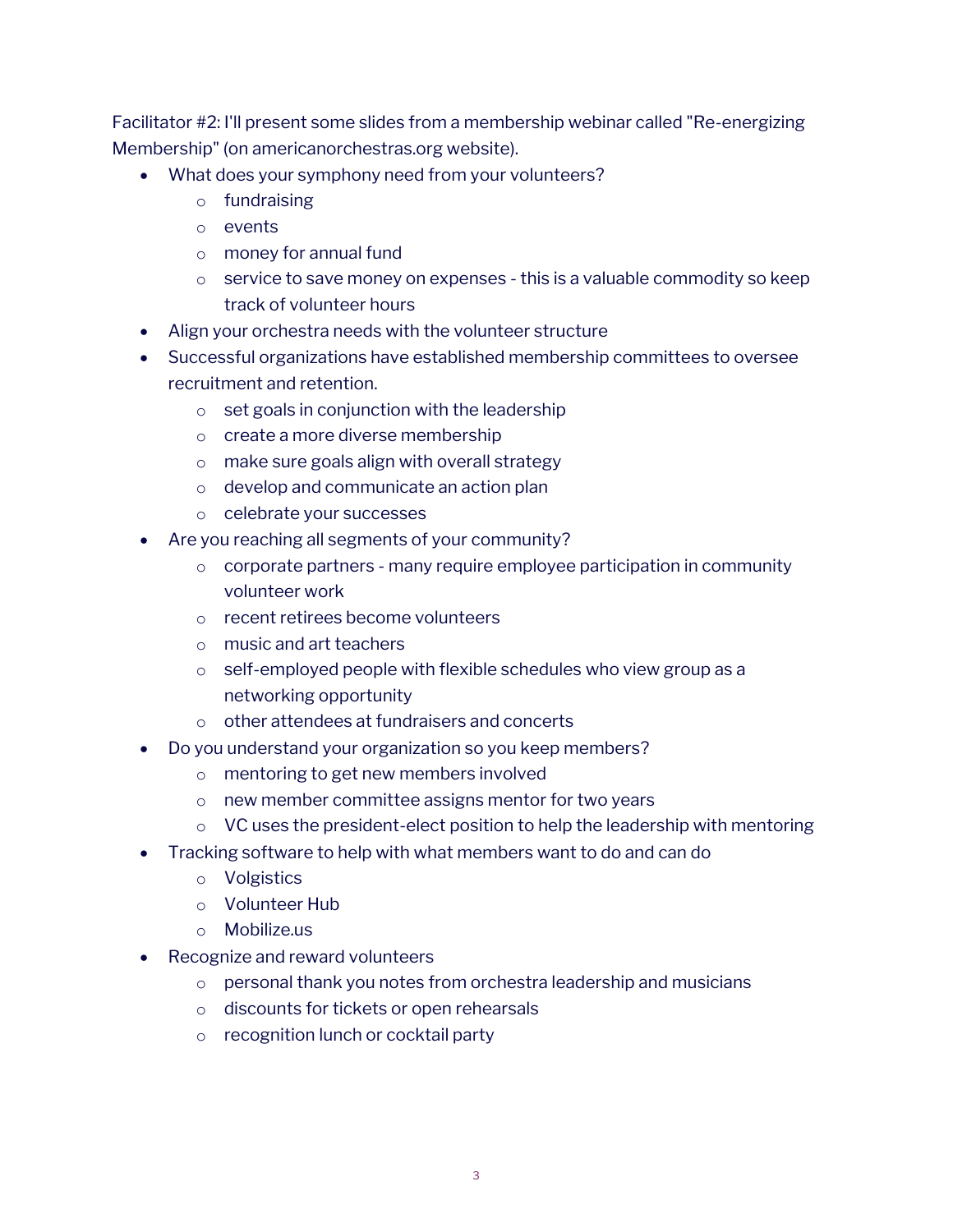- Are we having fun yet?
	- o FUN raisers to help keep people engaged
	- o guest bartender night
	- o music bingo was a membership event

Several people said that simply making phone calls is a good way to keep members interested.

Facilitator #1 asked what was working for different organizations.

Participant responses:

- We have a program for high school sophomores and juniors. Juniors are presented at a particular symphony concert. Their parents must be members of the volunteer organization. The problem is keeping them as members after the kids complete the program.
- We had some success with the under 40's but they have a different idea of engagement so you must be flexible.
- We have our own gala separate from the orchestra. It brings in more than \$100K with 400+ attendees. The gala is a "see and be seen event" but attendees don't join our organization.
- Our younger supporters don't want to fundraise. They just want to have fun activities.

Participant #1: How many of you have night meetings?

Participant responses:

- Our meetings are dinner meetings.
- The things that are just for members are usually during the day, but events open to the public are held on Sunday afternoons or at night.
- We haven't changed the time of events but are changing the times of membership meetings to accommodate younger members. We're considering having a couple of hybrid meetings for general membership.

Unfortunately, no one had any successes to share on getting younger members.

Participant comments:

• We proposed a fall membership drive with half price membership. It didn't happen. Did anyone else try this?